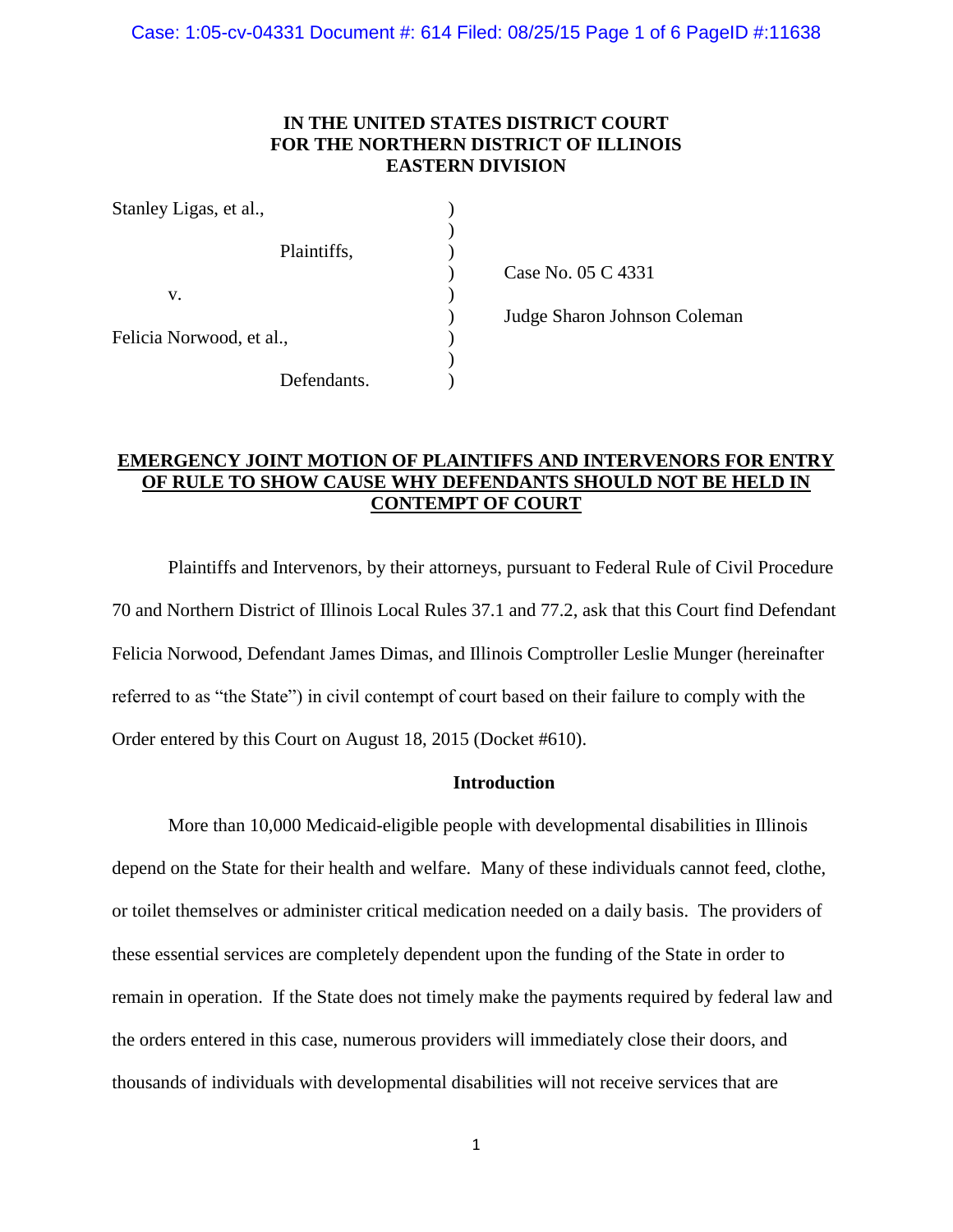## Case: 1:05-cv-04331 Document #: 614 Filed: 08/25/15 Page 2 of 6 PageID #:11639

essential to their survival. If any service providers are forced to close, then individuals in Illinois with Developmental Disabilities will be forced to relocate to unfamiliar and inappropriate settings, if such alternatives settings are even available

Here, the State has *twice* been ordered by this Court to comply with the Consent Decree entered in this case and to pay for services for Individuals with Developmental Disabilities, yet payments have not been made. It is inarguable that the State is in violation of multiple orders requiring it to make payments. It is inarguable that the situation is dire, as residents' lives literally hang in the balance. This is an emergency requiring the Court's immediate involvement. The State must account for its repeated and ongoing failure to comply with this Court's orders.

In support of their Motion, Plaintiffs and Intervenors state as follows:

1. The Defendant state officials, the Plaintiffs and the Intevenors entered a Consent Decree on June 15, 2011 (Docket #549) requiring the State of Illinois to fund services for Individuals with Developmental Disabilities (as defined in the Decree), without regard to the type of facility in which they choose to live. (A copy of the Decree is attached as Exhibit 1.)

2. When it became clear that the State of Illinois would not pass a budget appropriation for the State Fiscal Year beginning on July 1, 2015, the Illinois State Comptroller took the position that she would not continue to make the payments required by the Decree unless specifically ordered by the Court. As a result, this Court entered an Agreed Order on June 30, 2015, requiring that "[u]ntil the FY 2016 budget takes effect, the Comptroller shall continue to make all payments for all services, programs and personnel, at a level no less than the levels paid in Fiscal Year 2015, that are necessary to comply with the Consent Decree and Implementation Plans. This order shall remain in effect until the effective date of the FY 2016 budget." (Docket #597) (the "Agreed Order"). (A copy of the Agreed Order is attached as Exhibit 2.)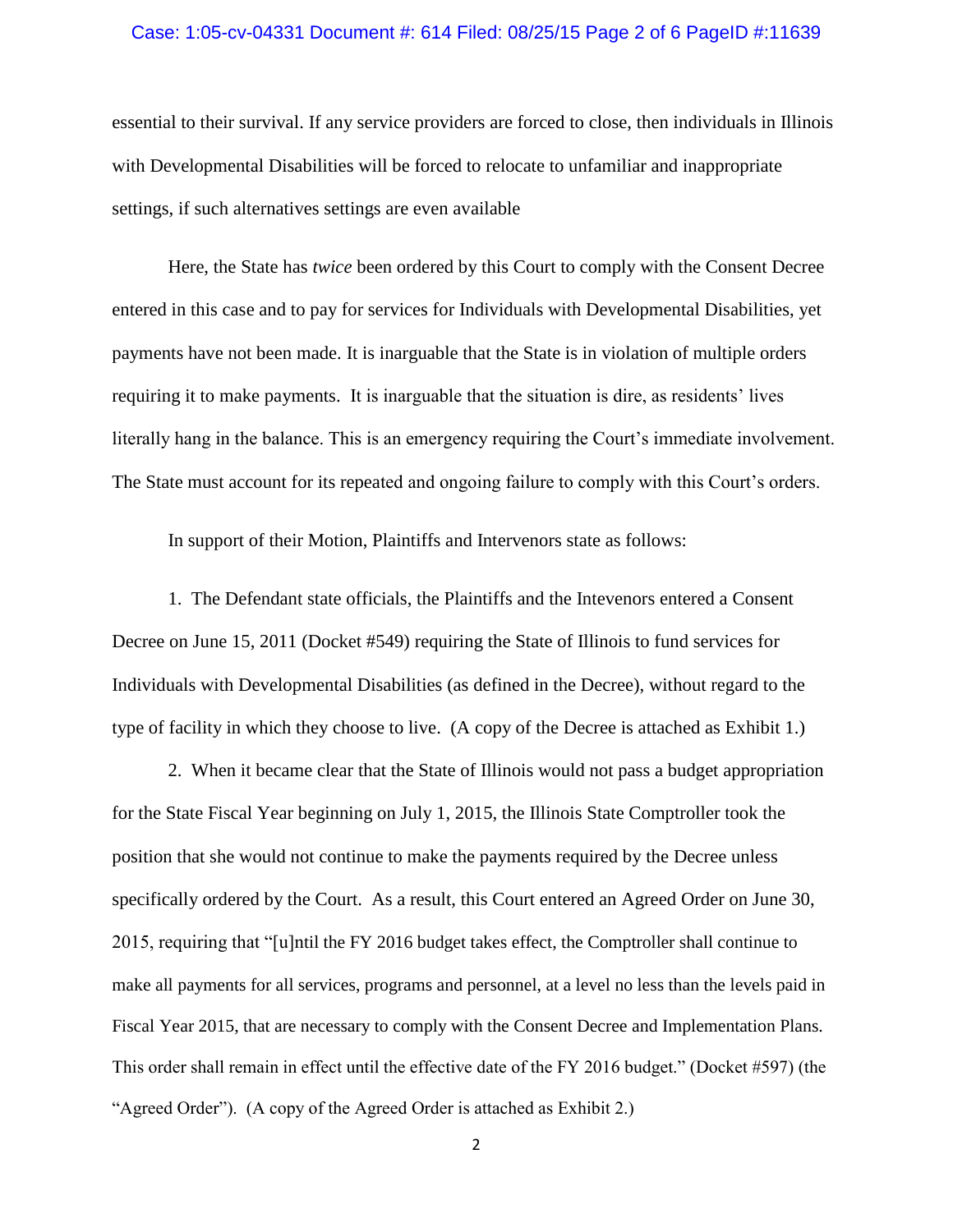#### Case: 1:05-cv-04331 Document #: 614 Filed: 08/25/15 Page 3 of 6 PageID #:11640

3. Despite the June 30, 2015 Order, the State Comptroller continued to refuse to make the payments required by the Decree.

4. On August 6, 2015, Plaintiffs and Intervenors filed a joint motion to enforce the Consent Decree and Agreed Order in this case. (Docket #602) (A copy of the motion with exhibits is attached as Exhibit 3.) In support of their Motion, Plaintiffs and Intervenors submitted numerous affidavits of providers detailing their imminent closing in the event the State continued to fail to make the required payments and the devastating impact such closings would have on the Individuals with Developmental Disabilities they serve. (See Exhibits 4-10 and 12- 14 of Exhibit 3 attached hereto.)

5. Defendants did not dispute their non-compliance with the Consent Decree or the Agreed Order. Nor did Defendants dispute any of the facts set forth in the affidavits establishing the imminent irreparable harm that would result from the State's continued non-compliance with its obligations under the Decree and Agreed Order.

6. On August 18, 2015, this Court entered an Order (Docket #610) requiring the State to pay for all services, programs, and personnel for Beneficiaries of the Consent Decree provided in July 2015 for which claims had been submitted as of the date of the Order, by August 21, 2015. The Order defined Beneficiaries of the Consent Decree to include those living in Community Integrated Living Arrangements ("CILAs"), those living in Intermediate Care Facilities for the Developmentally Disabled ("ICF-DDs"), those living in Community-Based Settings, and those living at home but in need of Community-Based Services (as those terms are defined in the Consent Decree). (A copy of the August 18 Order is attached as Exhibit 4.)

3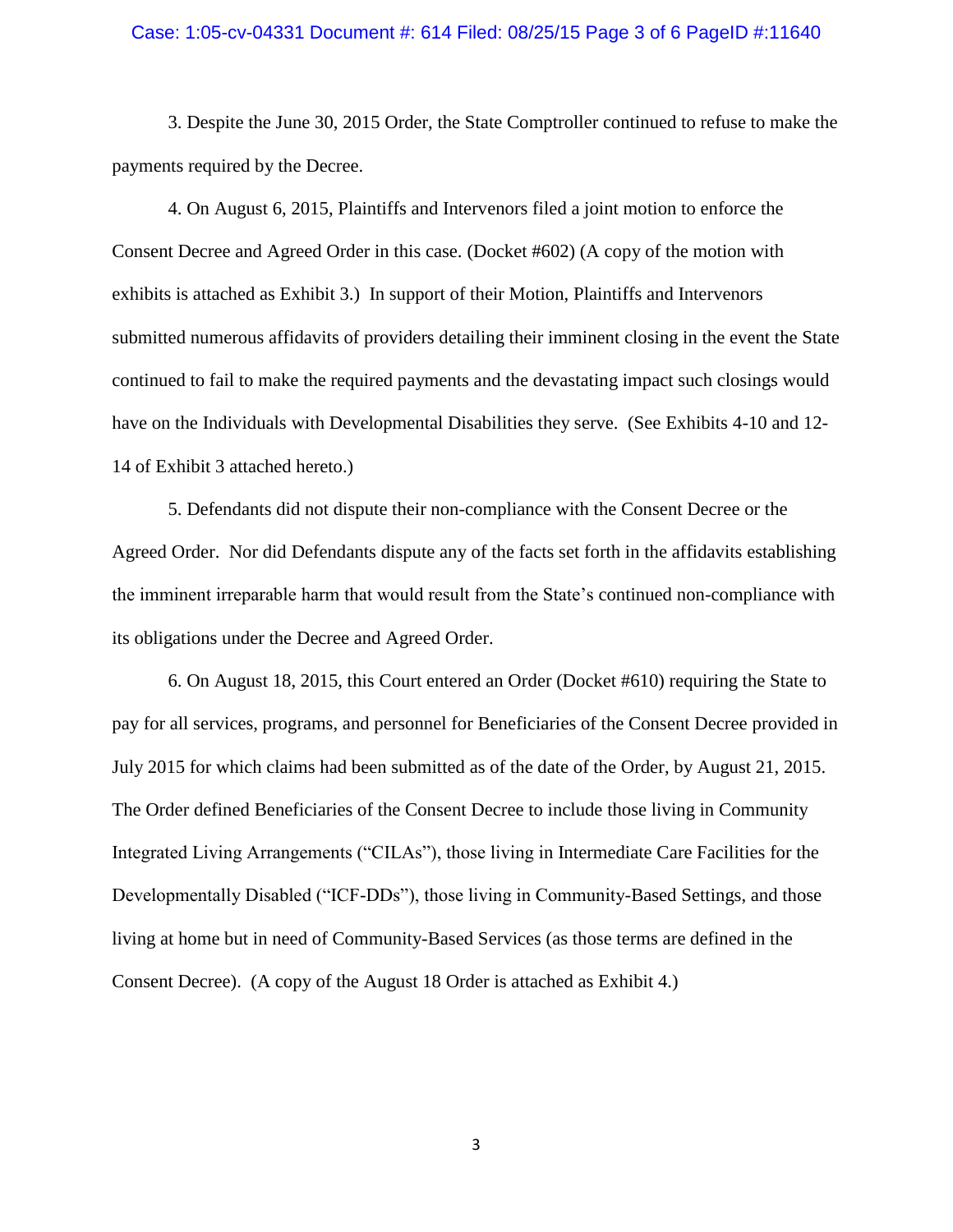### Case: 1:05-cv-04331 Document #: 614 Filed: 08/25/15 Page 4 of 6 PageID #:11641

7. Despite this Court's Order, the State did not make the required payments by August 21, 2015. In fact, it is now August 25, 2015, and all of the mandated payments still have not been paid.

8. Counsel for Plaintiffs and Intervenors contacted counsel for the State on Friday, August 21. Counsel for the State acknowledged that the Comptroller had not made the payments required by the August 18 Order. He could not explain why, nor could he say when payments would be made. Counsel for Plaintiffs and Intervenors asked counsel for the State to call them over the weekend as he learned more information. They also requested that counsel for the State call them Monday morning. Counsel for the State did not contact counsel over the weekend or Monday morning. Late Monday, August 24, counsel for the State finally called and advised that some payments for providers on the expedited payment program would begin that evening, but he could not say when all expedited payments under that program would be made. As for the other payments required to have been made by August 21, including payments for other Beneficiaries of the Consent Decree, Counsel for the State simply said that those payments would not be made in accordance with the Order and he had no idea when the payments would be made. Counsel for Plaintiffs and Intervenors also requested that counsel for the State provide in writing which providers the State was paying and when, but no such written confirmation has been provided. Thus, the State has still not provided a date for when it will comply with all of its overdue obligations under this Court's orders.

9. According to the website for the State of Illinois Comptroller,

[http://ledger.Illinoiscomptroller.com,](http://ledger.illinoiscomptroller.com/) yesterday, August 24, 2015, the Comptroller paid bills and issued warrants totaling over \$243,000,000 from the General Revenue Fund, but did not pay the claims required by this Court's August 18, 2015 order. The website also shows that at the end of

4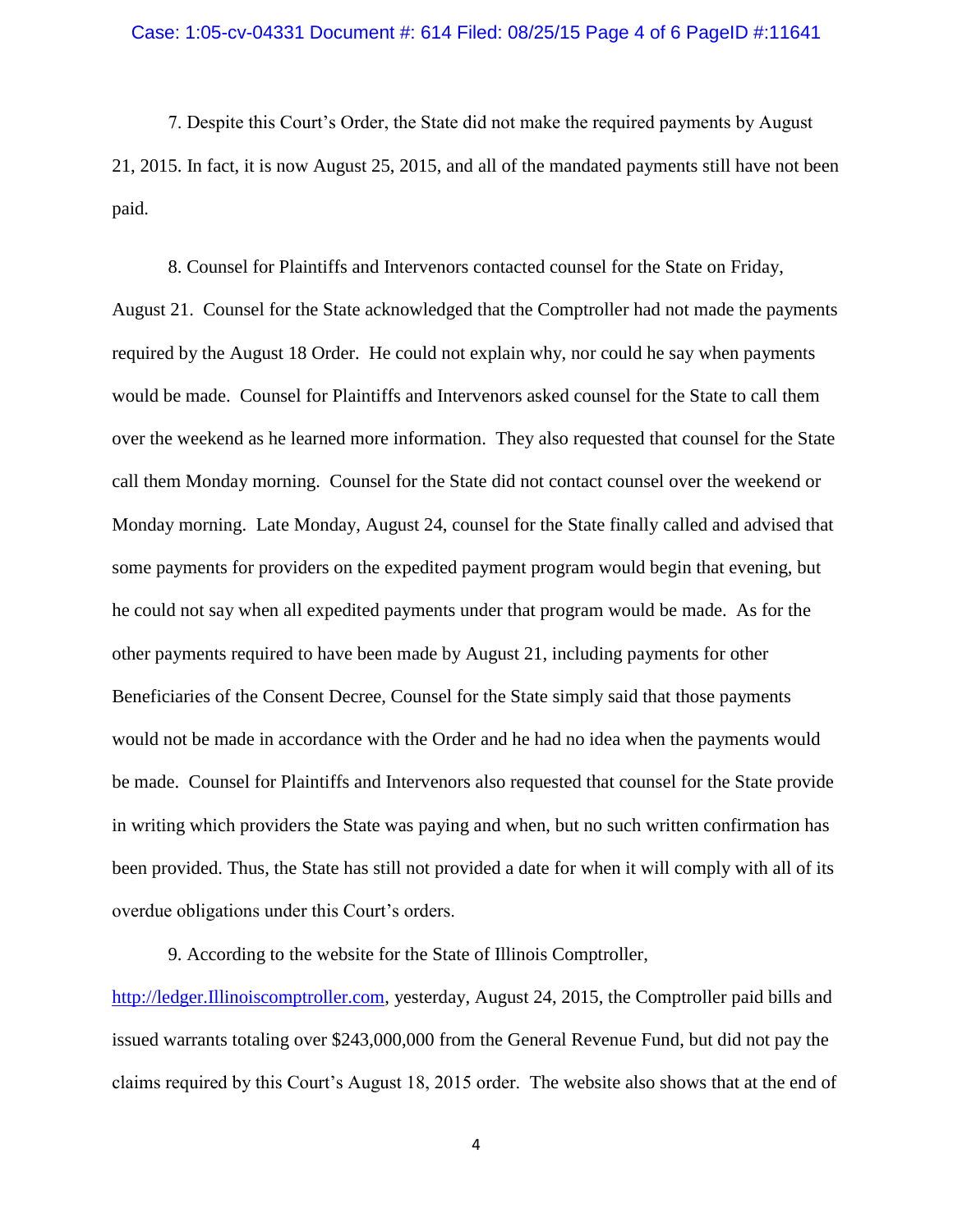### Case: 1:05-cv-04331 Document #: 614 Filed: 08/25/15 Page 5 of 6 PageID #:11642

the day yesterday, the General Revenue Fund still had over \$70,000,000, yet the Comptroller did not pay the claims required by the Order.

10. A contempt petition may be granted when the movant shows by clear and convincing evidence that the respondent has violated an express and unequivocal command of a court order. *Lightspeed Media Corp. v. Smith*, 761 F.3d 699, 711 (7th Cir. 2014). It is not necessary to a finding of contempt that a violation was "willful." Rather, it is sufficient that a party "has not been reasonably diligent and energetic in attempting to accomplish what was ordered." *Goluba v. School Dist. of Ripon,* 45 F.3d 1035, 1037 (7th Cir.1995).

11. In this case, there is no doubt that the State has violated this Court's August 18, 2015 Order, which unequivocally commanded the State to pay for services for Beneficiaries of the Consent Decree by August 21, 2015. The State has also continually since July 1, 2015 violated the Consent Decree and the Agreed Order.

12. Northern District of Illinois Rule 77.2(3) defines an emergency matter as "a matter of such a nature that delay in hearing it that would result from its being treated as any other matter would cause serious and irreparable harm to one or more of the parties to proceedings . . . ."

13. Any delay in hearing this matter would cause serious and irreparable harm to the Beneficiaries of the Consent Decree because service providers are in danger of closing if they do not immediately receive payment for July, 2015 services. (See Docket #602, Exhibits 4-10, 12 and 14) If any service providers are forced to close, then individuals in Illinois with Developmental Disabilities will be forced to relocate to unfamiliar and inappropriate settings, if such alternatives settings are even available, in violation of the Americans with Disabilities Act, Rehabilitation Act and Medicaid Law. It is therefore appropriate for this Court to treat this matter as an emergency.

5